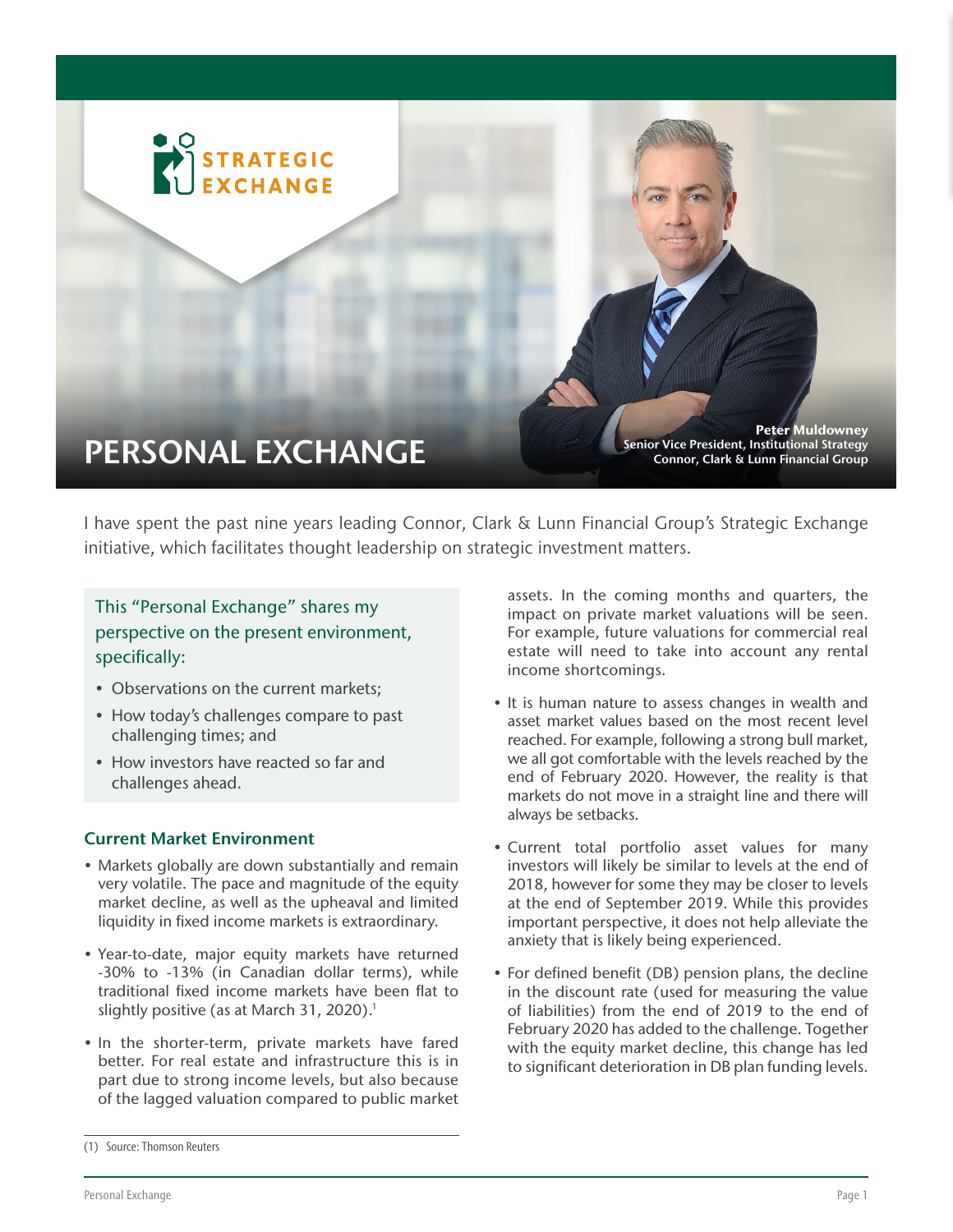### Today vs. Past Challenges

- The current situation is disconcerting for all of us and especially for those who have only experienced the challenges of the global financial crisis of 2008 or no market crises at all.
- Having personally experienced the 1987 stock market crash, the near depression in Canada in the early 1990s, the emerging markets and Asian crisis in 1997 and 1998, and the tech bubble and subsequent crash in 2001, they all share a common theme – while extremely tough in the moment, investors got through these events, albeit with some scars and lessons learned.
- It is appropriate to acknowledge that things are different this time. This is not simply a financial crisis or economic crisis where the majority of us still go about our regular day-to-day routine. As a result of the COVID-19 outbreak, we are all experiencing an unfamiliar situation where everyone has been affected. Globally, people are forced to work from home where possible, or alternatively they have found themselves out of a job. Our daily realities have been significantly impacted and many things we took for granted, such as a coffee with a colleague or dinner with a friend, are not possible for the time being.
- These differences should not be dismissed. It is important to recognize the mental anxiety that uncertainty creates and the effect it has on our individual and collective well-being. The anxiety can also impact how we process information and how we approach decision-making.
- The current environment is making it challenging to interpret information. It is almost impossible to avoid the feeling of being in an information overload haze, or to be influenced by news and social media. This type of environment can lead to an increase in behavioural influences that negatively impact decisions. For example, many of us are guilty of confirmation bias, where we look for information to support what we want to hear, good or bad.

• More information on behavioural decision-making influences and how best to manage them, can be found in the following article: [Riddle Me This: Are You Aware Of](https://www.cclgroup.com/docs/default-source/en/en-strategic-exchange/behavioural-pitfalls.pdf?sfvrsn=a39d36c8)  [Behavioural Decision-Making Influences?](https://www.cclgroup.com/docs/default-source/en/en-strategic-exchange/behavioural-pitfalls.pdf?sfvrsn=a39d36c8).

#### Investor Reactions and Challenges Ahead

- To-date, anecdotal evidence highlights that most investors are not making any dramatic changes to their portfolios and are expecting some form of stabilization and rebound. As far as when and how fast, it is still too early to predict.
- An immediate challenge investors are facing is how to meet current cash flow needs, given that many markets have limited liquidity, wide bid/ask spreads, and selling equity assets that have materially declined requires moving from a paper loss to a realized loss.
- Investors with allocations to private markets have thus far been less impacted by the declines due to the lagged valuation of these assets. Some investors may still be building their exposure and have outstanding capital commitments. Therefore, it is also important to take into account potential capital calls from such investments when planning future cash needs. However, capital calls may be less frequent for a little while as sellers of assets do not want to capitulate to current valuations. In addition, there will be a heightened focus on addressing suitable valuations for underlying assets in order to ensure subscriptions and redemptions are priced appropriately.